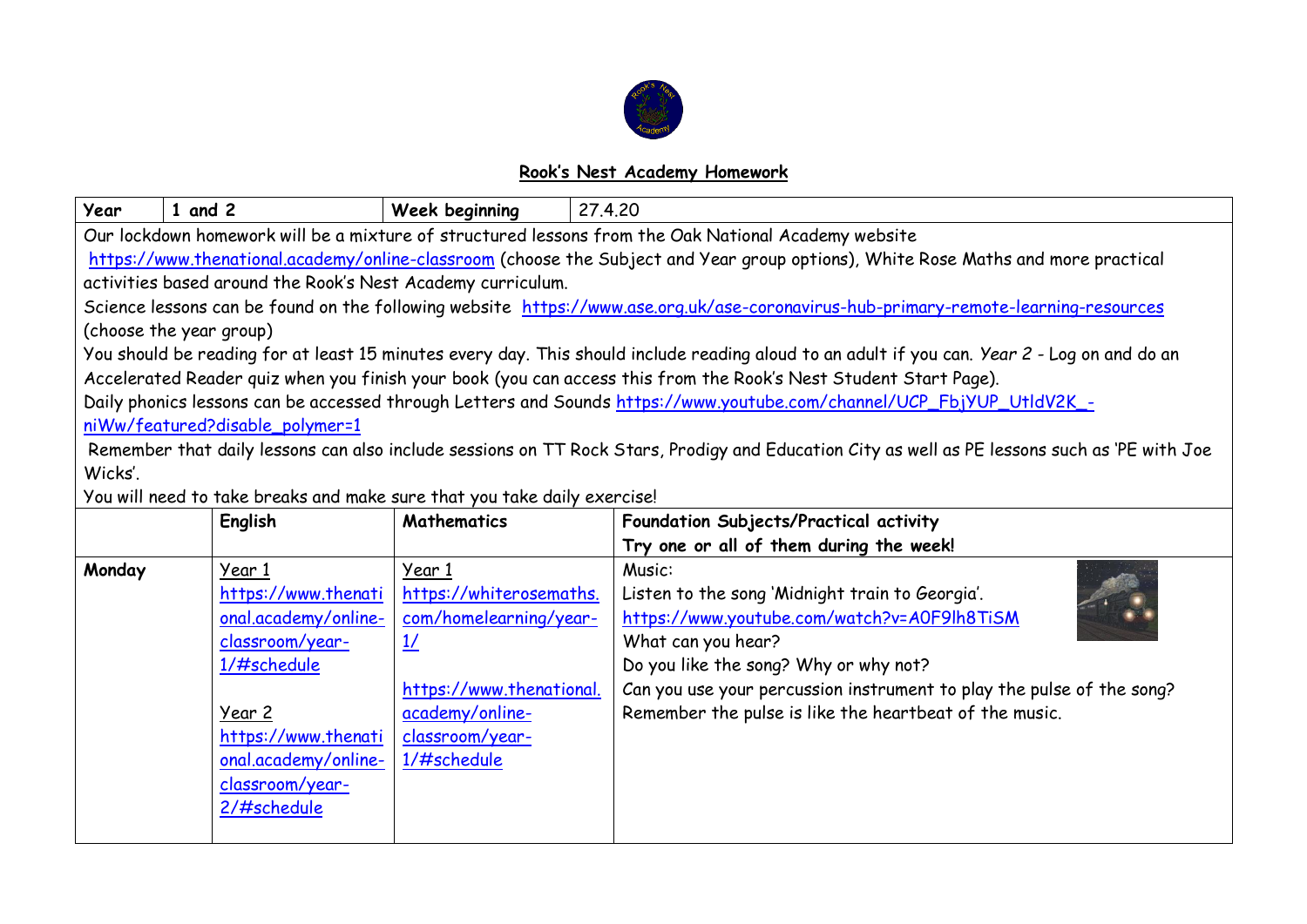|         |                                                                                                                                                                                    | Year 2<br>https://whiterosemaths.<br>com/homelearning/year-<br>2/<br>https://www.thenational.<br>academy/online-<br>classroom/year-                                     | Art:<br>Design and draw your own racing car. Can you label some of the different<br>parts?<br>27 |
|---------|------------------------------------------------------------------------------------------------------------------------------------------------------------------------------------|-------------------------------------------------------------------------------------------------------------------------------------------------------------------------|--------------------------------------------------------------------------------------------------|
|         |                                                                                                                                                                                    | 2/#schedule                                                                                                                                                             | Science:<br>Look for different plants in your garden or local area. Practise identifying         |
|         |                                                                                                                                                                                    |                                                                                                                                                                         | and naming some plants, flowers and trees. Can you design your own garden                        |
| Tuesday | Year 1<br>https://www.thenati<br>onal.academy/online-<br>classroom/year-<br>1/#schedule<br>Year 2<br>https://www.thenati<br>onal.academy/online-<br>classroom/year-<br>2/#schedule | Year 1<br>https://whiterosemaths.<br>com/homelearning/year-<br>$\frac{1}{2}$<br>https://www.thenational.<br>academy/online-<br>classroom/year-<br>1/#schedule<br>Year 2 | and name the plants?                                                                             |
|         |                                                                                                                                                                                    | https://whiterosemaths.<br>com/homelearning/year-<br>2/<br>https://www.thenational.<br>academy/online-<br>classroom/year-<br>2/#schedule                                |                                                                                                  |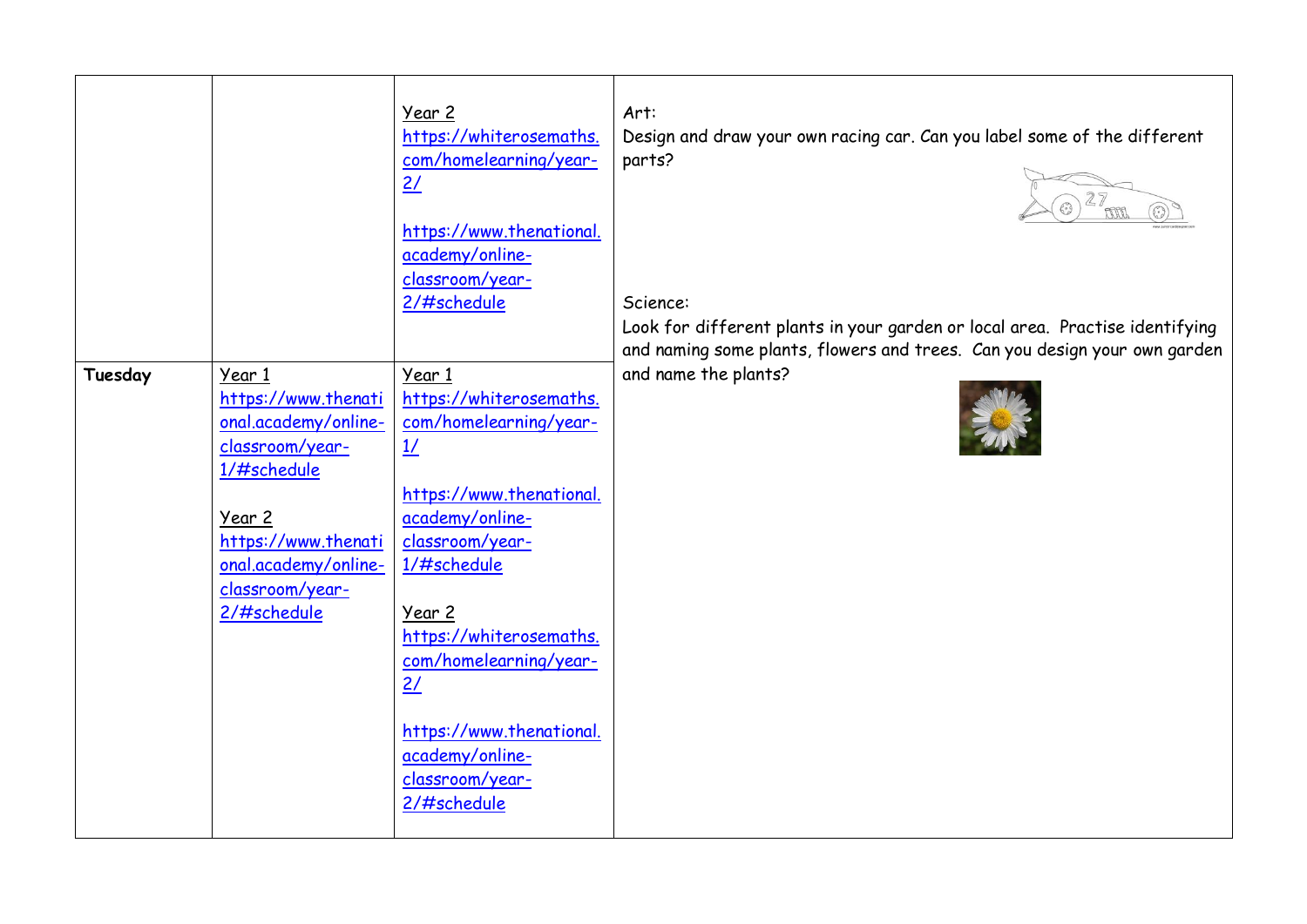| Wednesday |                      |                          |
|-----------|----------------------|--------------------------|
|           |                      |                          |
|           | Year 1               | Year 1                   |
|           | https://www.thenati  |                          |
|           |                      | https://whiterosemaths.  |
|           | onal.academy/online- | com/homelearning/year-   |
|           |                      |                          |
|           | classroom/year-      | 1/                       |
|           | 1/#schedule          |                          |
|           |                      |                          |
|           |                      | https://www.thenational. |
|           |                      |                          |
|           | Year 2               | academy/online-          |
|           | https://www.thenati  | classroom/year-          |
|           |                      |                          |
|           | onal.academy/online- | 1/#schedule              |
|           |                      |                          |
|           | classroom/year-      |                          |
|           | $2/$ #schedule       |                          |
|           |                      | Year 2                   |
|           |                      | https://whiterosemaths.  |
|           |                      |                          |
|           |                      | com/homelearning/year-   |
|           |                      | 2/                       |
|           |                      |                          |
|           |                      |                          |
|           |                      |                          |
|           |                      | https://www.thenational. |
|           |                      | academy/online-          |
|           |                      |                          |
|           |                      | classroom/year-          |
|           |                      |                          |
|           |                      | 2/#schedule              |
|           |                      |                          |
|           |                      |                          |
|           |                      |                          |
|           |                      |                          |
| Thursday  | Year 1               | Year 1                   |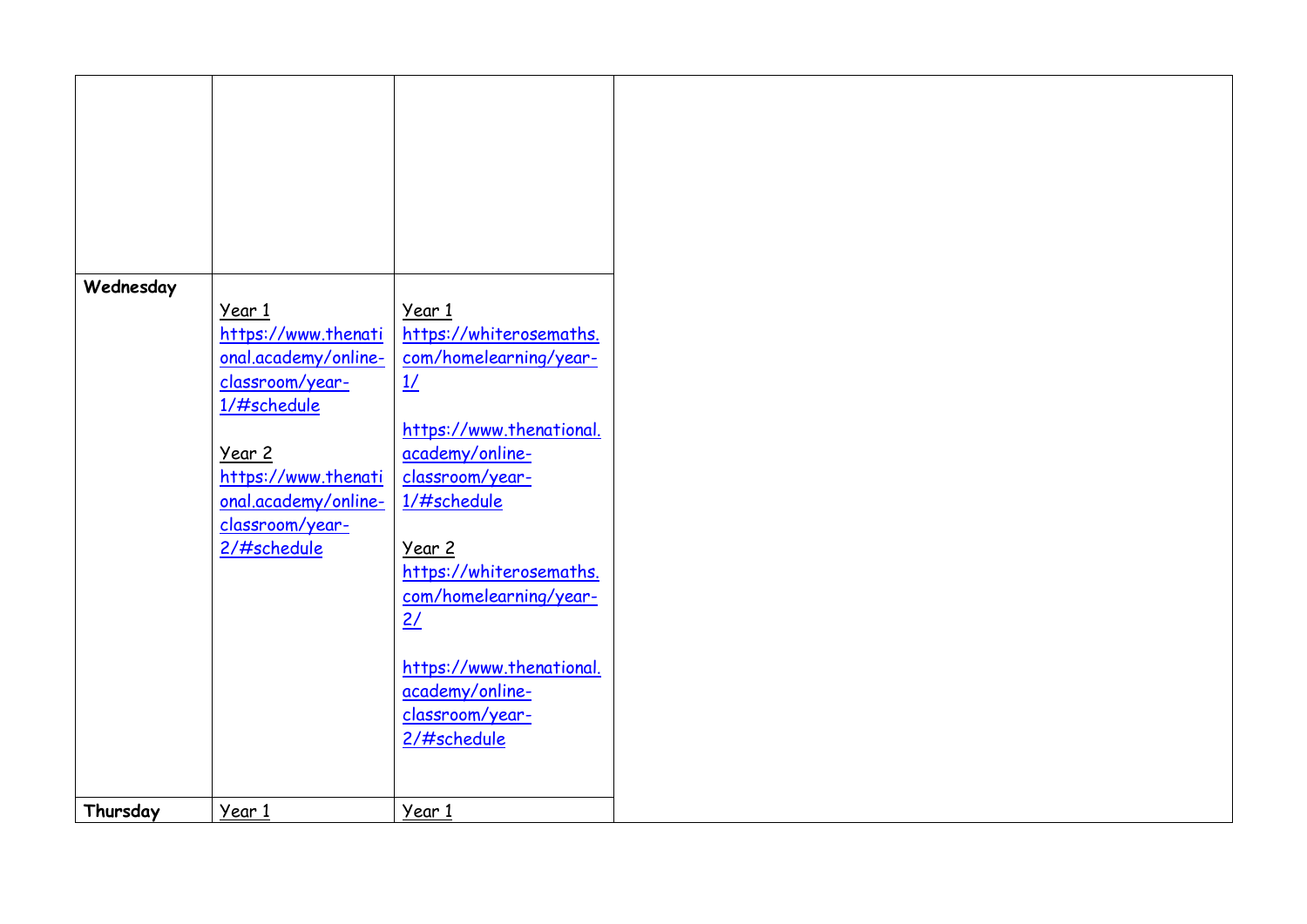| classroom/year-<br>2/#schedule<br>Friday<br>Year 1<br>Year 1<br>https://www.thenati<br>https://whiterosemaths.<br>onal.academy/online-<br>com/homelearning/year- |
|------------------------------------------------------------------------------------------------------------------------------------------------------------------|
| classroom/year-<br>$\frac{1}{2}$<br>1/#schedule<br>https://www.thenational.<br>academy/online-<br>Year 2<br>classroom/year-<br>https://www.thenati               |